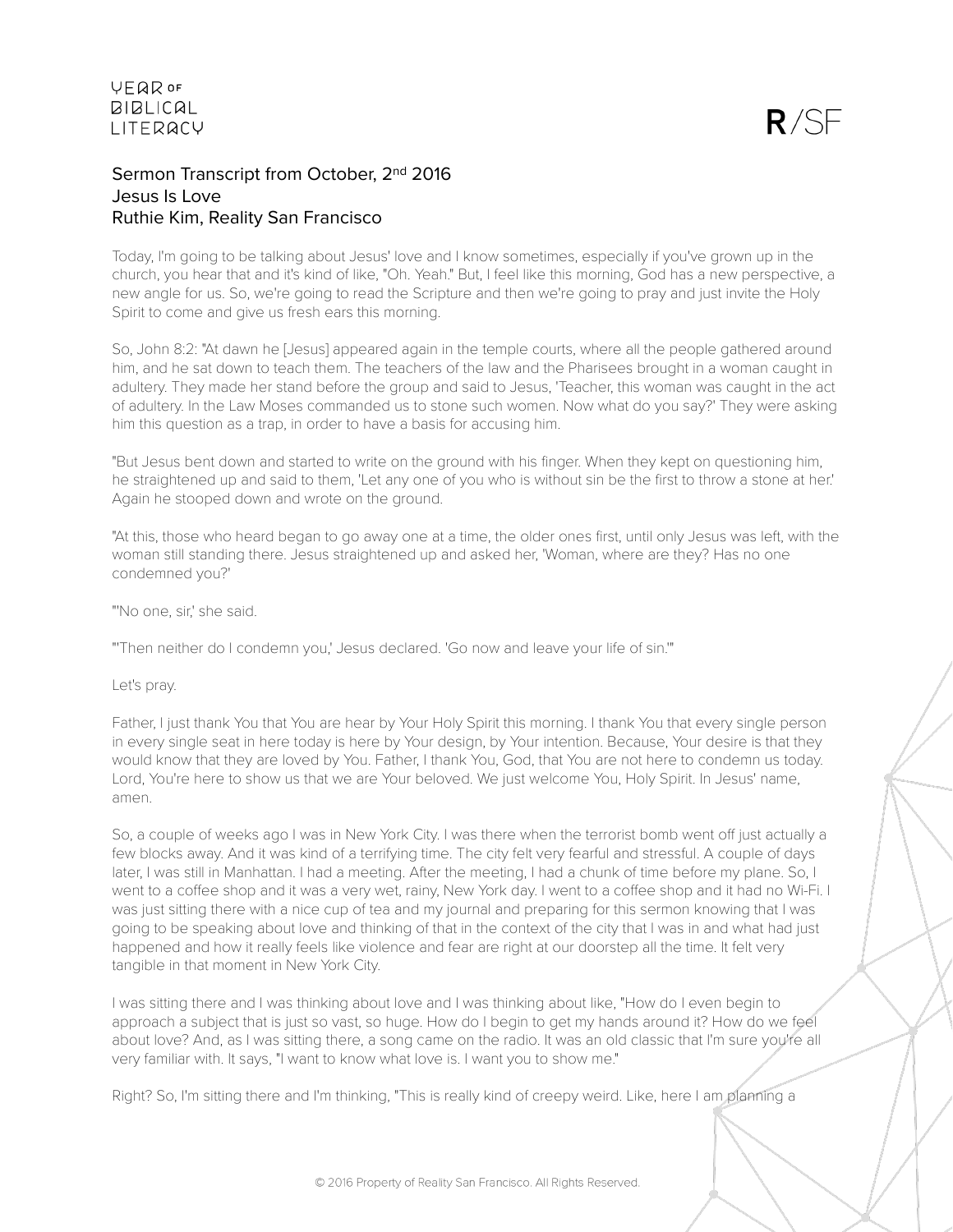

message about love and then 'I want to know what love is.'"

But, I stopped for a minute and I thought, "You know what? That's actually really true."

Like, we want to know what love is. Right? We want to know and we want someone to say, "Hey, this is what it looks like. I'm going to show you. I'm going to meet you in all that confusion and all that abstractness around love and I'm going to show you what love is."

And you see, love is confusing, isn't it? It's kind of somewhat elusive in some ways when you try and nail it down and say, "This is what love looks like," Or, "This is how love treats me," or, "This is how it should make me feel."

If we asked everyone in the audience today, we'd probably all have a different opinion; a different definition. We've probably all had different experiences with love. Some may be wonderful and some may be extremely disappointing. See, we're all kind of wanting that though, aren't we? We're not wanting an academic, bullet points, like, "Let's just define it." We want to know what it's like to actually experience true love. We want to feel it. We want to know what it's like to touch it.

I have a blogger that I like to follow. Her name is Hannah Brencher and she wrote this and it's kind of a lengthy quote, so I'm going to put it up. But, I feel like it kind of sums up a lot of that confusion and that wrestling with love.

She says, "Love is not some sugary, empty thing that looks surface-level pretty that fails to keep you full. If you keep meeting that sort of love, then I think maybe you're meeting an imposter; some other thing dressed up and pretending to be love. Take caution: I'm no expert. I'm not someone who's going to yell in your face and tell you about the love you deserve. I'm just going to take off my own mask and finally admit it. I've worshipped the wrong definition of love for far too long. There was a strange kind of comfort in worshipping my own definition of love. It meant it could never hurt me, control me, surprise me or wreck me. My own definition of love let me be in charge of urging, controlling, surprising and wrecking myself first. Love, to me, was this script on repeat: win people, be worthwhile, be the one that people want to love, do what it takes to please them.

"And if someone came to me and said, 'Listen, we need to borrow your definition of love. We want to print it in all the dictionaries,' then I would need to pity the world who would have to try and live inside my definition. Because, love to me was blue eyes that start looking in my direction. Love to me was begging to my own strength to try to get it all right. Love to me was hearing Scriptures like, 'Love your neighbor as yourself,' and laughing as I whispered, 'That's so funny. I barely even like myself.'

"Love was promises we could not keep. Love was disappointments. Walls built to keep me safe. Love was moats around castles. It was writing notes to ghosts. It was hinging my worth on being chosen. Love is all I ever wanted and the one thing I still feel too insecure to admit that I don't want it; I need it."

Most of us could probably relate to something in that quote this morning. What Hannah is saying is we have all these different ideas, right? All these different definitions and all these experiences and a lot of them leave us disappointed. They leave us empty. They leave us self-protective and on guard and fearful. But, love is supposed to be more than disappointment. Love is supposed to make us feel treasured. Like we're special; like we're chosen; like we're adored. Love is supposed to be that way. But, rarely has this been our experience, right? Rarely have we grown up with this sense of, "I am loved and adored and chosen and wanted."

The reality is most of us can probably related more to an experience of separation than we can to connectedness. More to a sense of being unwanted and unloved and unwelcome and inadequate than we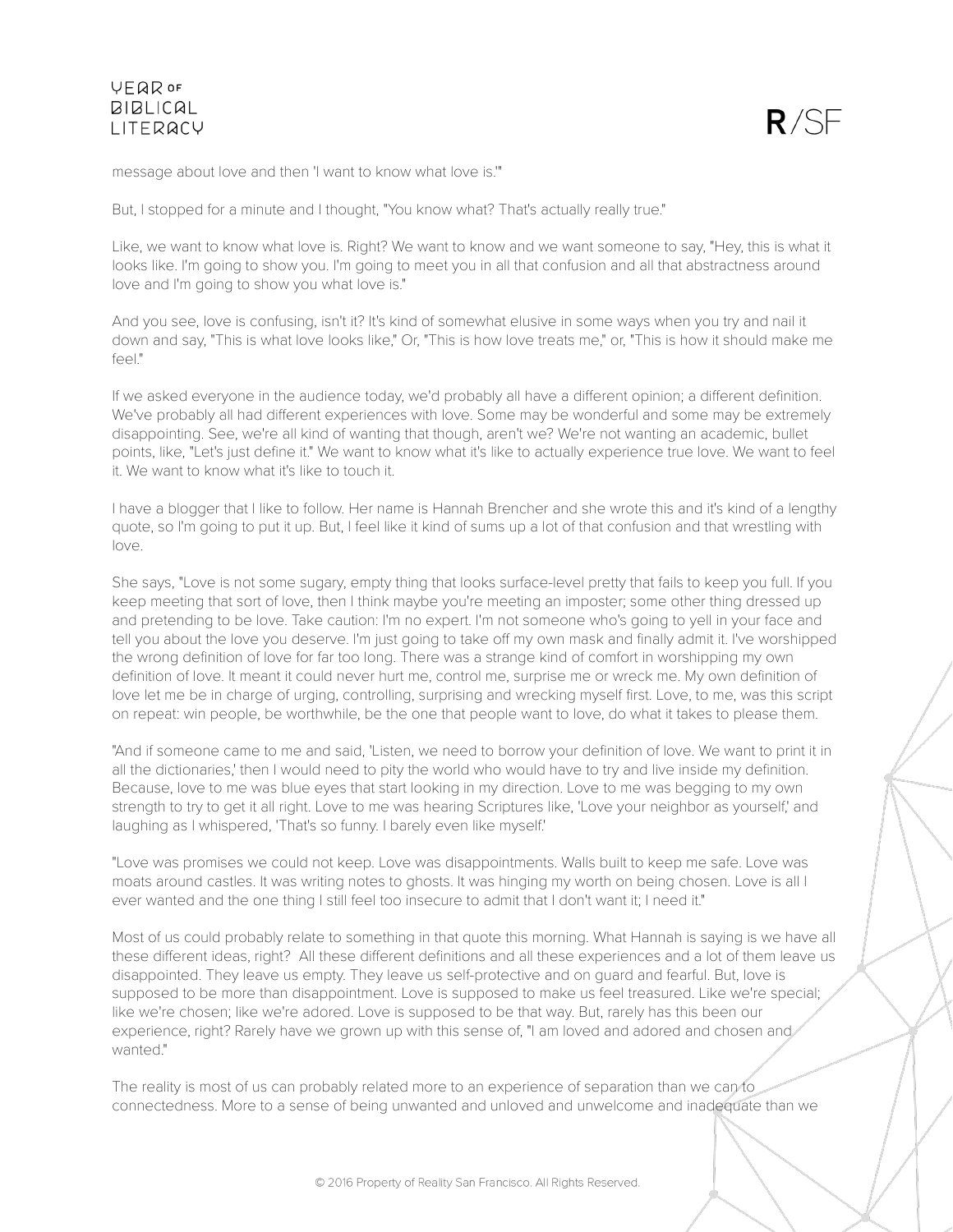

can to feeling like we're adored and treasured for who we are. You see, when sin came into the world, it ushered in this experience for humanity that basically made separation the new norm. Right in the garden, we were there with God and we had this connectedness, this unity, this love, this unconditional love. And then sin came in and ushered in this new starting point that we're actually now born into a world where we experience separation as the norm from the get-go.

Separation from God, separation from each other, even separation within our self. So, there's this sense of something's broken, something's fractured, something's separate. And, instead of feeling love and acceptance as normal, we started to get suspicious of love and even resistant to love; second guessing the nature of God and choosing to hide behind those walls not really convinced that anyone could really love us or want us. So now, we're actually more comfortable feeling unloved than loved. And I know that's a strange thing to say and I want you to stay with me this morning, because what I'm going for is not the superficial here, guys. I'm going for your heart. I'm going for the real you. I'm going for you in those moments when things aren't going right or relationships fail and that stuff that's just down there and it's easy to be like, "That's right. No one wanted me. No one will even want me. There's nothing special about me. Nothing that's going to be chosen."

That's the stuff that I'm going for today. So, with the separation comes pain and loneliness and the sense of lostness. And that's what's familiar to us. And then what happens is somebody steps into that separation, someone steps into that pain and loneliness by choice, and His name is Jesus. He steps into that experience and now love actually looks like a person. Love looks like a person that has hands and flesh, that speaks to us and interacts with us. He steps into our pain, He steps into that separation, that experience of sin, and is present in the midst of it, in the midst of that separation. And He did that before we had anything to offer Him. Right? Before we even acknowledged Him, responded to Him, before we wanted Him, He chose to step into that experience.

Romans 5:8 says, "But God demonstrates his own love for us in this: While we were still sinners, Christ died for us."

In The Message, it says this: "But God put his love on the line for us by offering his Son in sacrificial death while we were of no use whatever to him."

We need that truth to sink in this morning, because some of us think that God loves us, that Jesus loves us because of the things we do. That if we do a little bit better, that if we work a little bit harder, we'll fill up that tank more. There'll be more love from God. But, what the Scripture is saying is He came before we could do anything for Him. He came before we even acknowledged Him. That's what love looks like. You see, divine love is attracted to broken things. Our humanness, we love new and shiny stuff, right? Like, I love Anthropology. I just love that store. It's so pretty. It smells so good. Some of you have no idea what I'm talking about, but you should go in. Because, I just want to live in there. Everything's new and shiny and smells good and lovely. And that's we we love, right? We love lovely things.

But you see, divine love actually loves unlovely things. It's actually attracted to broken things; broken people. And that's sometimes hard for us to get our head around, but that's who Jesus is. He comes, He steps into our separation and He says, "I want you and all of your brokenness and all of your sin. I'm actually attracted to that. I'm not repulsed by that. I'm not put off by that. I'm not deterred by that. There's something in me that's attracted to that."

And that's because Jesus is a restorer. By His nature, He redeems and restores. It's just who He is. So, He's looking for the broken things. You see, we have this idea in our head that we have to polish up and get shiny in order to come to church, and that's just not who Jesus is. He's just like, "I just want to meet you in your brokenness, in your shame, in the things that you're embarrassed about and the humiliation. I want to meet you in that place."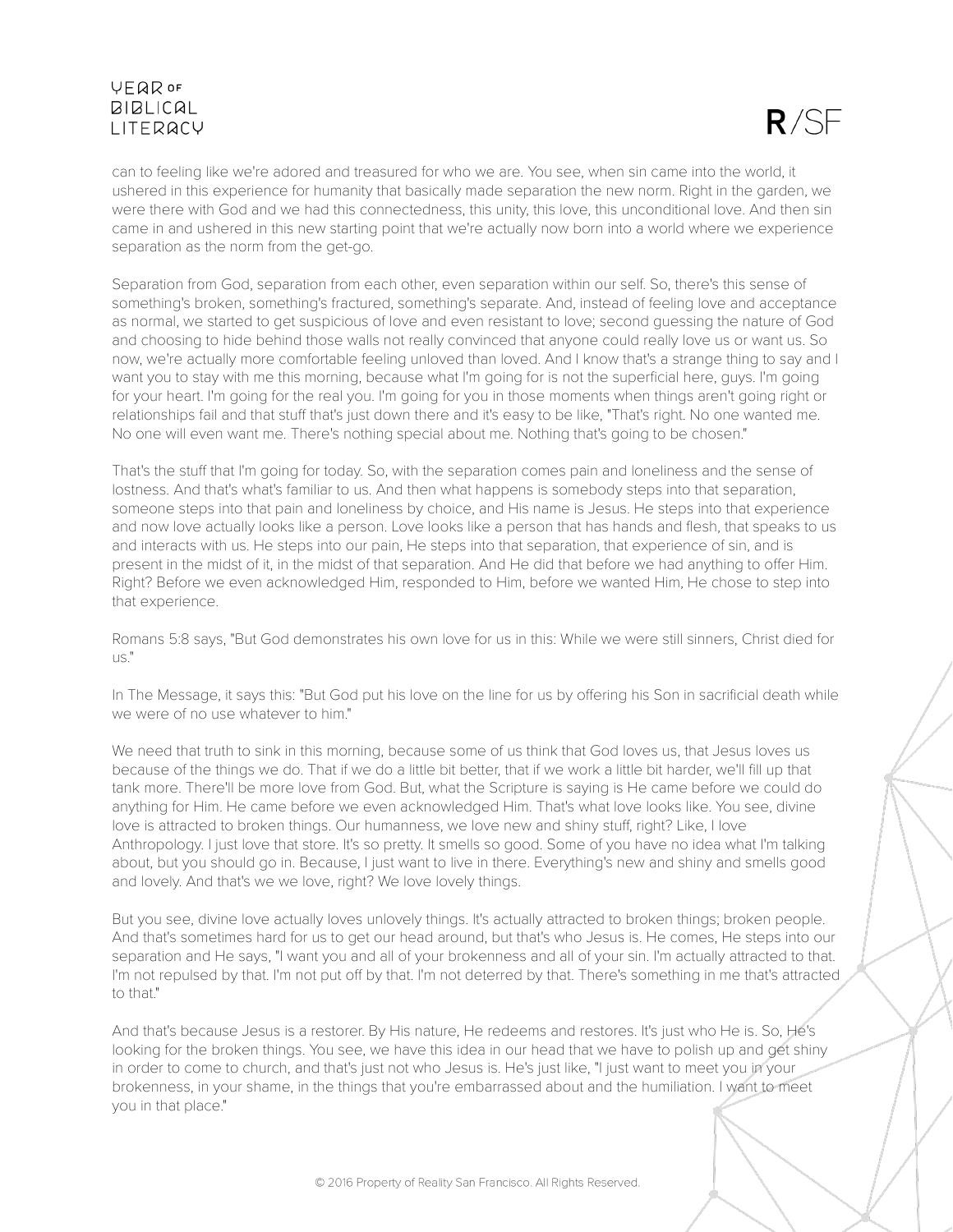

You see, Jesus is love, God's love, true love remains. It was risky for Jesus to step into our world. It was risky to come when we didn't want Him, when we didn't acknowledge Him. He stepped in and He took a risk with all the possibility of rejection. You see, God's love is not like the love that Hannah wrote about. It's not moats and castles. It's not self-protection. It's not at a distance. See, Jesus' love is risky. He'll step into all of your brokenness, all of the sense of like, "I don't even really want Him."

He'll step into that and say, "I still love you. I still want you."

God's love is vulnerable. He's the first one to say, "I love you."

When my husband and I – before we were married, before we were dating, we were friends. And I won't go into a long story. Our dating relationship, it's a long story. But, when we were friends, we were good friends. And I found out that my husband was interested in me and I have this gift, and it's called "blunt honesty."

So, I'm like, "I'm just going to tell him. I'm just going to tell him it's never going to happen."

Right? I mean, that's what you do. Right? So, I took him to coffee and I said, "Hey, I've heard that maybe you're interested in me and I just want to let you know it's just never going to happen."

I was kinder than that. I was. But, that's basically what happened. So, I'm sitting in this moment and I've said this and, in that moment, my husband now, Brian, could have said – Yeah. It's obvious how that turned out, right? He could have said, "Yeah. No biggie. I didn't really care anyway." Right? Or, "No. I don't have feelings for you." Or, "That's fine. It's all good." Avoided me or whatever. But, in that moment, he sat in that really awkward, vulnerable place, and he was like, "Are you sure?"

And I, at that time, was really sure. So, I kind of shut it down. But, here's the thing, guys. In that moment, he didn't avoid that vulnerability. He didn't feel that rejection and be like, "Psh. I don't care anyway."

He could have. But, he stayed in that moment. And I went home that night and you know what touched me heart and what actually was a thing that got me thinking about a relationship with him was that he didn't run away. He didn't say, "Oh, I feel rejected. Psh. I don't want you either."

He stayed in that moment and that vulnerability meant something to me. You see, in our humanness, we're all about self-protection, right? Like, we don't want to look stupid. We don't want to stay in what's uncomfortable when it comes to love. But, what touched me in that moment was that he was vulnerable and he was real and he reminded. You see, that's who Jesus is in our lives. He's the first one to come and say, "I love you. You don't want me? It's okay. I still love you. You're going to reject me? It's okay. I still want you. You're going to do all this stuff to try and prove that you're worthy of love? It's okay. I still love you."

You see, that's who Jesus is. He's the first one to put Himself out there and say that He wants you. And guys, it's not a kind of creepy, aggressive, like, "Well, I'm going to bother you," kind of thing. It's just this steadfast, remaining, vulnerable, "This is who I am. I love you, even in your brokenness, even in your bad choices, even in the relationships that keep failing, even in the striving. I still love you."

God's love remains and God's love is vulnerable. And you see, we all want that. We all want that experience, right? Where someone wants us even though we reject them and someone's consistent and someone's present. But, there's also this huge part of us that feels very suspicious of that; feels very resistant that that could actually be for us. "That's for everybody else, but it's not for us."

And there's that thread of the garden again. Suspicious, resistant, "Could God actually, really just love me just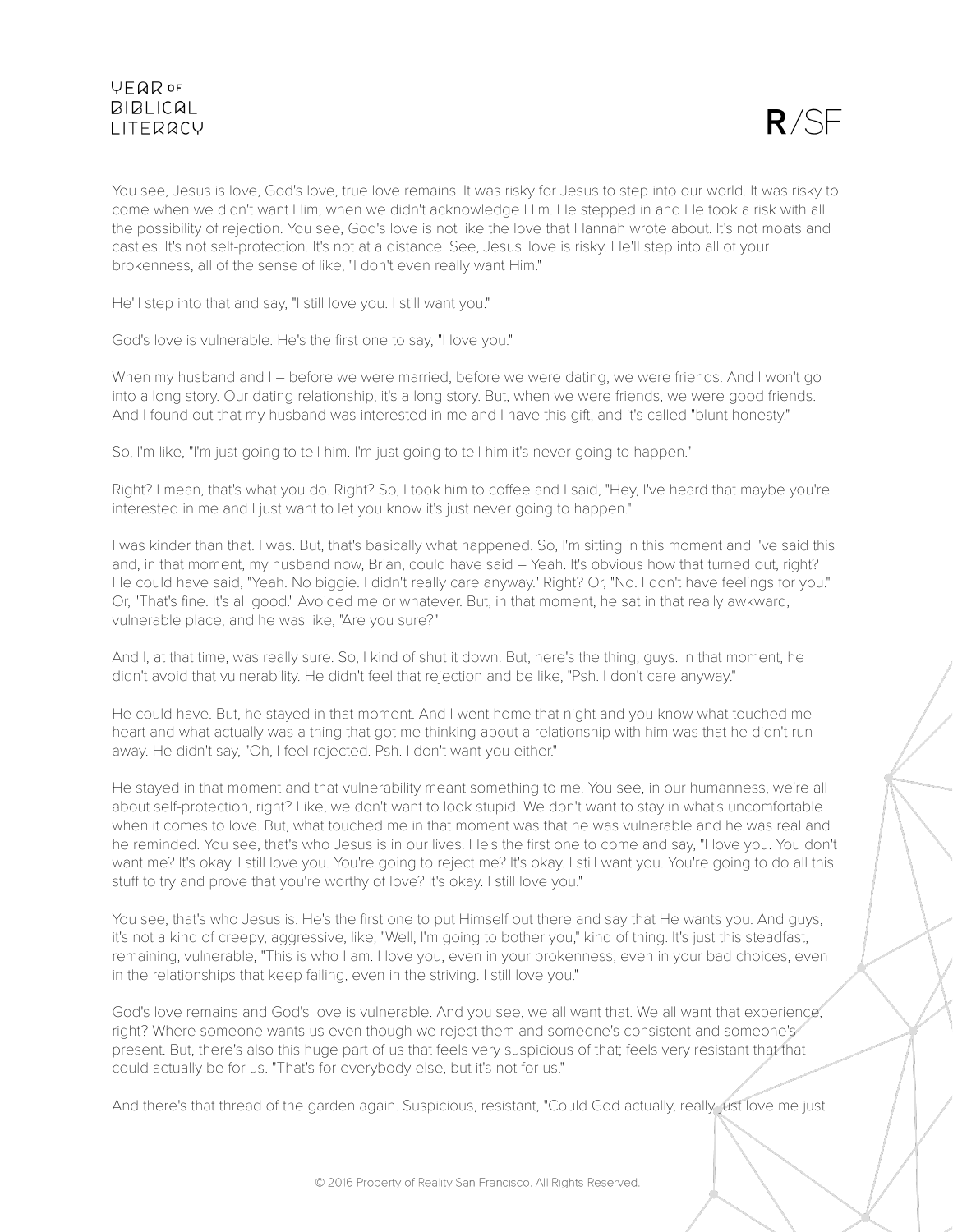#### because?"

So, here we are in John 8 and we've got this scene of this woman. And you know, this is an interesting story. There's lots of layers to this and lots of complexity to it that we don't have time to jump all into today. But, what we know is that she has been caught in the act of adultery. She alone has been brought in front of Jesus. Despite the fact that the Jewish law required that both her and the man should be brought, it's just her. Right? She is alone, she has been brought. No witnesses are mentioned. And here she is. It's like a spectacle. It's a trap. It actually says in the Scripture that it's a trap. They're just after Jesus. They didn't care about the woman. She's just a pawn. She's just part of the show. It didn't really matter about her. This was never about the law; it was never about the woman. It was about trapping Jesus.

 $R/SE$ 

You see, if Jesus has said, "Let her go," then they would have found Him guilty for not upholding the Law of Moses. But, if He had said, "Yes. Punish her. Stone her to death," He would have been found guilty in the hands of the Romans for encouraging this death sentence. So, we have Jesus in this bit of a quandary. But, we have a woman without any dignity, humiliated, paraded in front of a mob of men. We feel the weight of all this accusation, all this shame. This was probably the lowest moment of her life. The most humiliating, the most shameful moment.

And there's this angry mob and they have these stones. And these stones don't just represent the way that they want to kill her. They represent all the shame, all the condemnation, all the weight that she was under in that moment. We don't know what Jesus wrote on the ground. There's lots of theories and you can Google them later. But, we know whatever He wrote silenced her accusers. There's so much going on here. But, Jesus is interested in the woman. Not in her sin, not in condemning her, but in the woman. He cares for her. See, God always relates to us from a place of love. This is Jesus' default position. In that moment with that woman, He could have condemned her, He could have humiliated her. But, He didn't. He related to her from a place of love. And you see, most of us think that God relates to us from a place of judgment or condemnation or anger and we're working our way to kind of reposition Him towards loving us and wanting us. But, that's just a flat out  $\mathsf{li}\, \mathsf{a}$ .

The truth is that Jesus relates to you from a place of love first and foremost. That is His position towards you and there's literally nothing you could do to change that position. You are your most loved now than you will ever be. There's no getting more of God's love. You have it all right now in this moment. And guys, in your most shameful, humiliating, sinful moment, you still have it. He still relates to you from a place of love. But, we're hard wired to feel like we're condemned, we're separated. And this morning, what I think Jesus wants to do is just kind of shift that truth in us so that we can grab onto the fact that Jesus loves us regardless of our behavior.

There's something about these stones in this story that I couldn't get past this week as I was thinking and praying about this. You see, the stones don't just represent their attempt to kill her, the illustrate all the reasons she did not deserve compassion and love. All the accusations, all the reasons she'd failed, all the reasons why she should be punished. And yet, by the end of the story, the stones were completely powerless. They had no more power over her.

What I love about this chapter – it's really interesting and you can go check it out later – is it opens with that Scripture we read where the mob is trying to stone the woman and it actually ends with the mob wanting to stone Jesus. Isn't that such a prophetic image of the Gospel? That here we are deserving all the stones, all the condemnation, all the judgment of our sin. And yet, Christ steps in and takes our place to the point that those stones are powerless in our lives. You see, the truth is the enemy is intent on destroying us. He'd love to stone you with the accusation, with the condemnation, with the shame. But, God's love operates in truth. The devil will always call you by your sin and your shame. But, God will call you by a new name.

He will always call you by your sin and your shame. And it's not like you're going to hear the little voice of the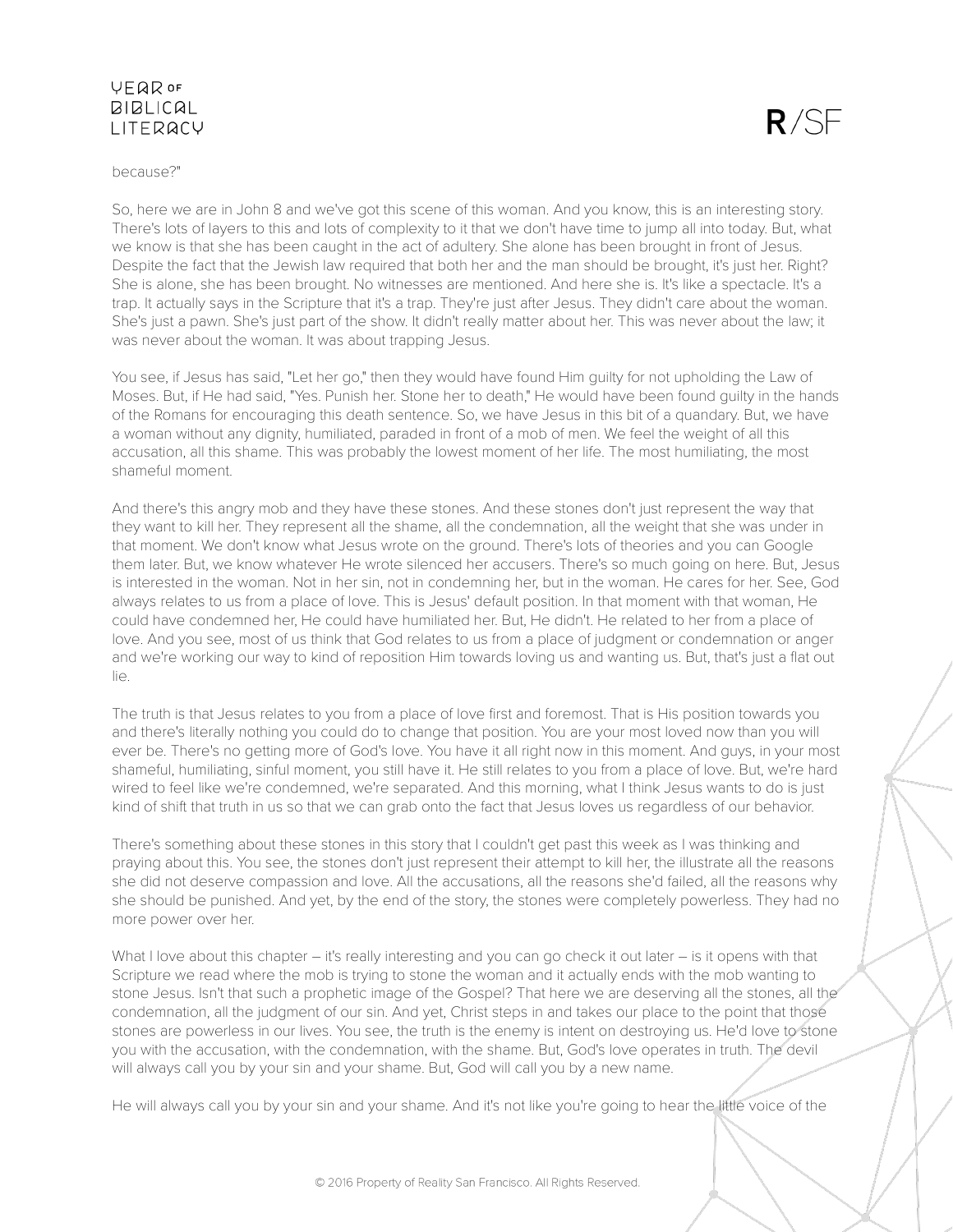

devil being like, "Hey, so and so," but it's what we call ourselves, right? It's that lie we buy into. "I am defined by this thing that I did. I am defined by this thing that I didn't do."

He will call you by your sin, by your shame, by your lowest moment. But, Jesus will enter in and say, "No. I'm going to call you by a new name."

You see, the end of this Scripture, He says, "Hey, no one's condemned you? Well, go and leave your life of sin."

I don't think He was saying, "Go leave your life of sin. Because, next time, I don't think I'm going to be here to rescue you."

Right? And I also don't think He was saying, "Yeah. No big deal. It's fine. Whatever."

I think what He was actually doing was saying, "Hey, go and leave your life of sin, because you're not who you think you are. I am calling you into a new identity. I am calling you into a kingdom that's different. You are not defined by what you do. You are not judged and condemned by what you do. I'm calling you by a new name. I'm calling you beloved. I'm calling you chosen. I'm calling you treasured. You might see yourself this way, but let me tell you who I see you as."

You see, Jesus doesn't relate to you by the stuff that you've done or the things that you think you are. He relates to you how He sees you. Loved and beloved and treasured and chosen. This is a new identity. Love calls us by a new name, and this is your unshakable identity. You are God's beloved. Jesus says, "I choose you. I choose every single one of you."

Now, that suspicious, cynical part of us goes, "Yeah. If everyone's chosen, then no one's really chosen."

Right? Like, "If everyone's special, then no one's really special."

I mean, how many of us like that kind of [garbled] when we start talking about being chosen? But, here's the thing about God's Kingdom that's different. Our chosenness in the Kingdom of God, our belovedness, it's not a comparison game. See, when we start thinking about chosen, we start remembering junior high and high school when we're in sports teams, right? This is certainly my experience. And you're waiting there hoping to be chosen first for the team and you're not. Like, that was my experience. I was never chosen first for the team. And when someone else was chosen, it meant that I was rejected, that I wasn't as good as that person, that I wasn't as wanted as that person. There's something about us. We need to try and stand out so we can stand out in the crowd and be chosen and be wanted.

But, being chosen in God's Kingdom is different. Here's a quote from Henry Nouwen's book, "Life of the Beloved." And guys, if I could just encourage you one thing after this message it's to get this book. It will change your life. So small, so easy to read, so good.

It says, "When love chooses, it chooses with perfect sensitivity for the unique beauty of the chosen one. And it chooses without making anyone else feel excluded. To be chosen does not mean others are rejected."

You see, God chooses you and He's able to choose you because every single one of you is unique. It's incomparable. You see, we grow up and live in a world where everything is compared. We're compared to our coworkers or our friends; our peers. But you see, in God's Kingdom, you are so unique He chooses you because He wants you. In your uniqueness, in your specialness. And then He chooses the person next to you, because that person is so different. There's not this sense of like, "Mmm... who's better?"

Both are so unique; so wanted. And that's how God feels about every single one of us. Henry says, "From the

© 2016 Property of Reality San Francisco. All Rights Reserved.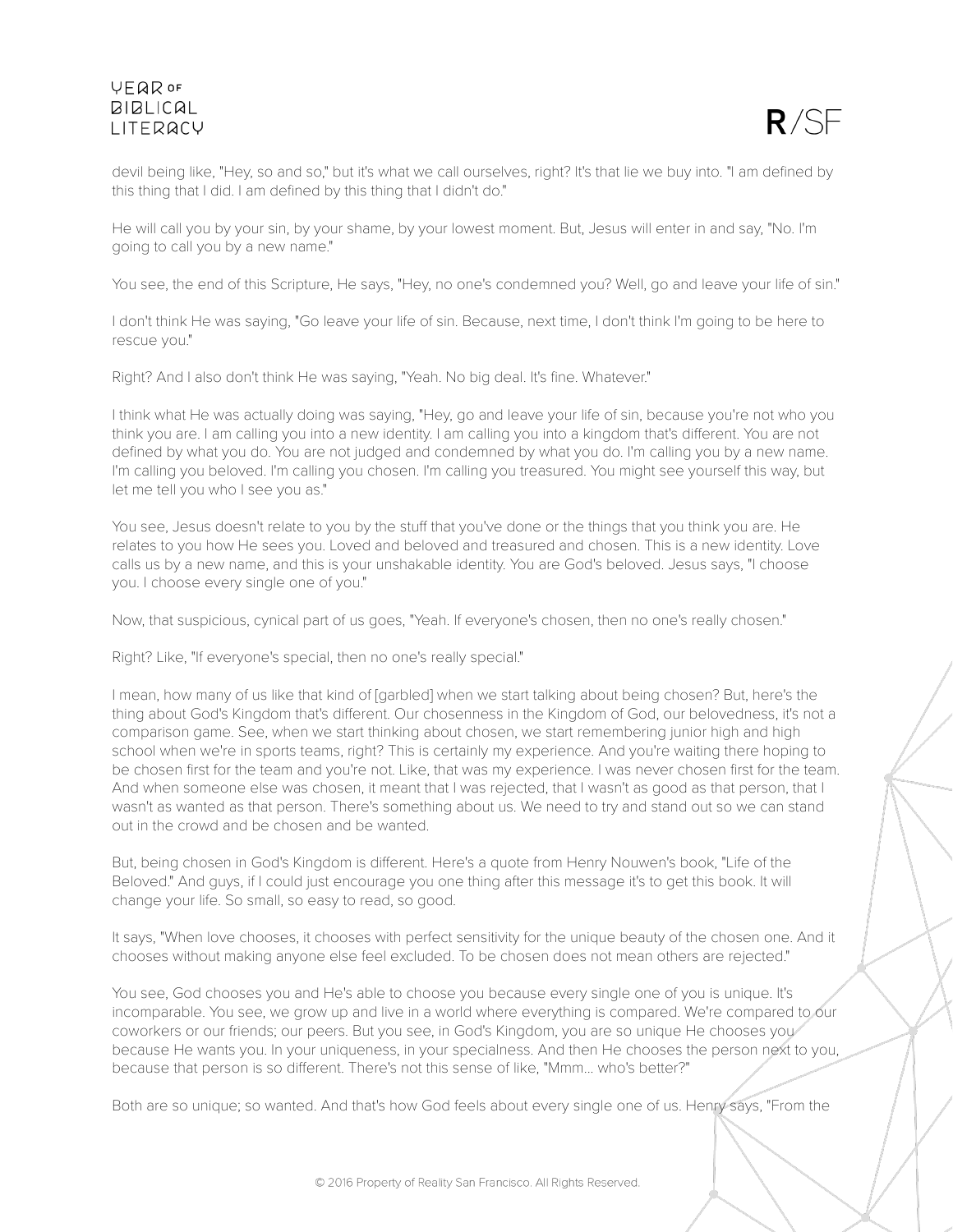

moment we claim the truth of being the beloved, we're faced with the call to become who we are."

You see, we're working our way out of something here, guys. It's like God's saying, "You're beloved. Now, become the beloved."

But, we've got this whole kingdom that we're living in, this worldly kingdom that's just kind of saying to us, "There's nothing special about you. You're not really wanted. You're not really loved."

So, we're trying to work our way out of what we've been burst into in humanity and this idea of being separated from God, work our way into this sense of, "I'm beloved and I'm loved just as I am."

So, we have this tension. We have this tension that you come to church and you hear a message like this and it literally pushes up inside of you against all the insecurity and all the reasons why you're not chosen and you're not loved. See, for most of us, this new identity as the beloved feels like a dream, doesn't it? It feels like a fantasy and with dreams things feel so far away. And yet, the reality is we're going to walk out of church this morning and we're going to go back into a world that feels very real. And what our boss says to us and what our spouse says to us and what our friends say to us, that feels so real. This moment, this truth, can almost begin to feel like a dream.

So, we have to do something with that. We have to do something with the sense that that feels like a dream, but I'm still so hungry for love. I am sill so desperate to love. And it's not like – I mean, maybe if you're really emo you do this. Like, you sit and you're journaling like, "I'm so desperate for love."

Like, maybe some of us do that. But, probably most of us aren't thinking this way. But, it's like this little thing, "tick, tick, tick, tick, tick," inside of us that's driving us. We're so hungry to be chosen. We're so hungry to be wanted. We're so desperate. But, God's sense of us being the beloved, that feels like a dream. So, what do we do in that space between? Well, we start pursuing other ways to feel loved. We take matters back into our own hands just like the garden. Just live Eve. There's this sense of like, "Well, I feel like God's maybe untrustworthy. What He's saying is not true. Maybe He's not loving. I don't know. I'm going to take matters into my own hands."

And we still do the same thing today. We're still taking matters into our own hands and saying, "I can find this intimacy a different way. I can shortcut it. I'll find my own way there. So, we've built these identities that work for us. We've built these patterns of behavior that work for us. Some of us are one the performance treadmill, aren't we? We're working really, really hard. We're desperate to stand out. We're trying to please our parents and our peers. We're making good grades in school. We're having the best jobs. We're having these incredible lives on social media that just look beautiful. Everyone wants to be like us and that feels really good. We're holding down a really challenging career. We're volunteering at church. We're killing our self just to hide our flaws. Image, image, image. Everything's saving face. Never getting too real. No weaknesses. "I don't need your help. I got this."

"I got this" is our mantra of like, "I can do this. I can perform. And when I do, what I get back feeds this deficit inside of me."

When I perform really, really well, someone's going to say, "Good job. Wow. You're incredible."

Oh, thank God. That just feeds that black hole. If I perform, people will love me. I'm the good one. I'm the capable one. I'm the spiritual one. And we've built our personalities around receiving approval. It's like a dancing monkey in a circus. We're always working. Always performing. But, it's not satisfying. It's not meeting that need inside of us. We're still aching. For some of us, it's pleasure. Whatever dulls the sense of emptiness, right? Substances, sex, relationships, late night texting with men or women that we don't want, but we want them to want us. Quick flings, porn, highs, double lives, thrills, parties, kicks. More circus, but this time you're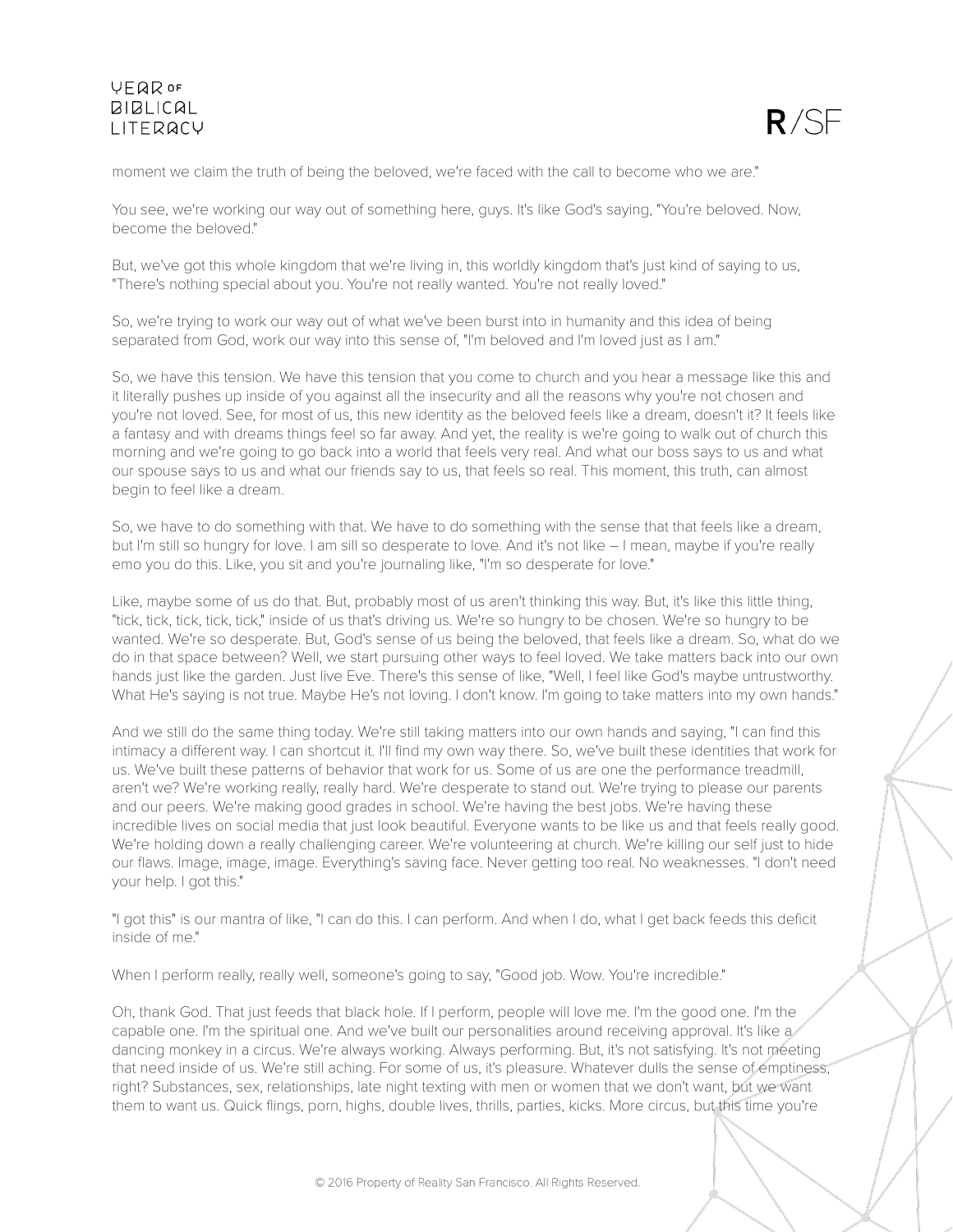

the ringmaster. You're in control. Everyone's doing what you want them to do to feed you; to feed this empty place inside of you. Using and abusing people and our own bodies. Looking for ways that we think love is supposed to make us feel. That high of like, "Oh, yeah. I'm loved. I'm wanted."

When that text comes in. "Okay. Great. I'm wanted. I don't really care for that person. But, that person wants me."

That feeds something inside of us that's so hungry. It's just these cycles of pain, disappointment, trying to get love, feeling dissatisfied, suspicious of love. We just have no idea how to do love, do we? And then we get to this place and Shauna Niequist, an author, calls it this: "In a thread of violence," where inside of us we begin to reject our own self. Now it's the sense of like, "I can't get love anywhere. It's not satisfying me. What's wrong with me? What's wrong with me that I'm not wanted? What's wrong with me that I'm not loved? What's wrong with me?"

And it begins to build this world of self-hatred, self-harm, suicide. All those stones like the woman was facing. These big rocks. It's like we live under them and they just keep pounding, don't they? They just keep pounding on our lives. Sometimes, we're even pounding them on ourselves. Because, deep down, we all believe that we're loved for what we do and we can never do enough. But, Jesus. But, Jesus steps into all of that stuff and He says, "I still want you. I still want you."

See, Jesus sees all of that. It's not hidden from Him and He's not repulsed by our efforts to find this counterfeit sense of intimacy and love. He steps into that sense of separation. He steps into that brokenness and says, "I'm right here."

And this morning, I feel like God wants to say to us in this room, "I am right here and I am not leaving. And all your efforts to be that dancing monkey in the circus to get the love and get the approval, all those efforts to dull that pain and that ache, I still love you. I still want you."

Scripture is filled with God's position towards us.

Jeremiah 21: "I've drawn you with everlasting love and unfailing kindness."

Micah 7: "He delights in mercy and unfailing love."

Zephaniah 3: "The Lord will take great delight in you."

This is His position towards you. He delights in your and calls you His beloved. Henry Nouwen says, "As long as being the beloved is little more than a beautiful thought or a lofty idea that hangs about my head to keep me from becoming depressed, nothing really changes. What is required is to become the beloved in the commonplaces of my daily existence and bit by bit to close the gap that exists between what I know myself to be and the countless specific realities of everyday life. Becoming the beloved is pulling the truth revealed to me from above down into the ordinariness of what I am. In fact, thinking of, talking about and doing from hour to hour."

What he's saying here is that we can talk about this in church and it's this lofty idea that sounds really great and we can "rah-rah-rah," but it doesn't change anything until we pull it down into the ordinary parts of our life. When we're waking up in the morning, when we're checking our email, when we're on social media, when we're at work, when we're raising our kids. These ordinary, mundane places of our life, the beloved has to enter in and redefine us in those moments. This isn't something we get right now and then we just walk into this cloud of belovedness. This is something that we're going to work into our lives to become the beloved in every moment. And this is really hard work, guys. Because, there's a lot of places in our lives where we don't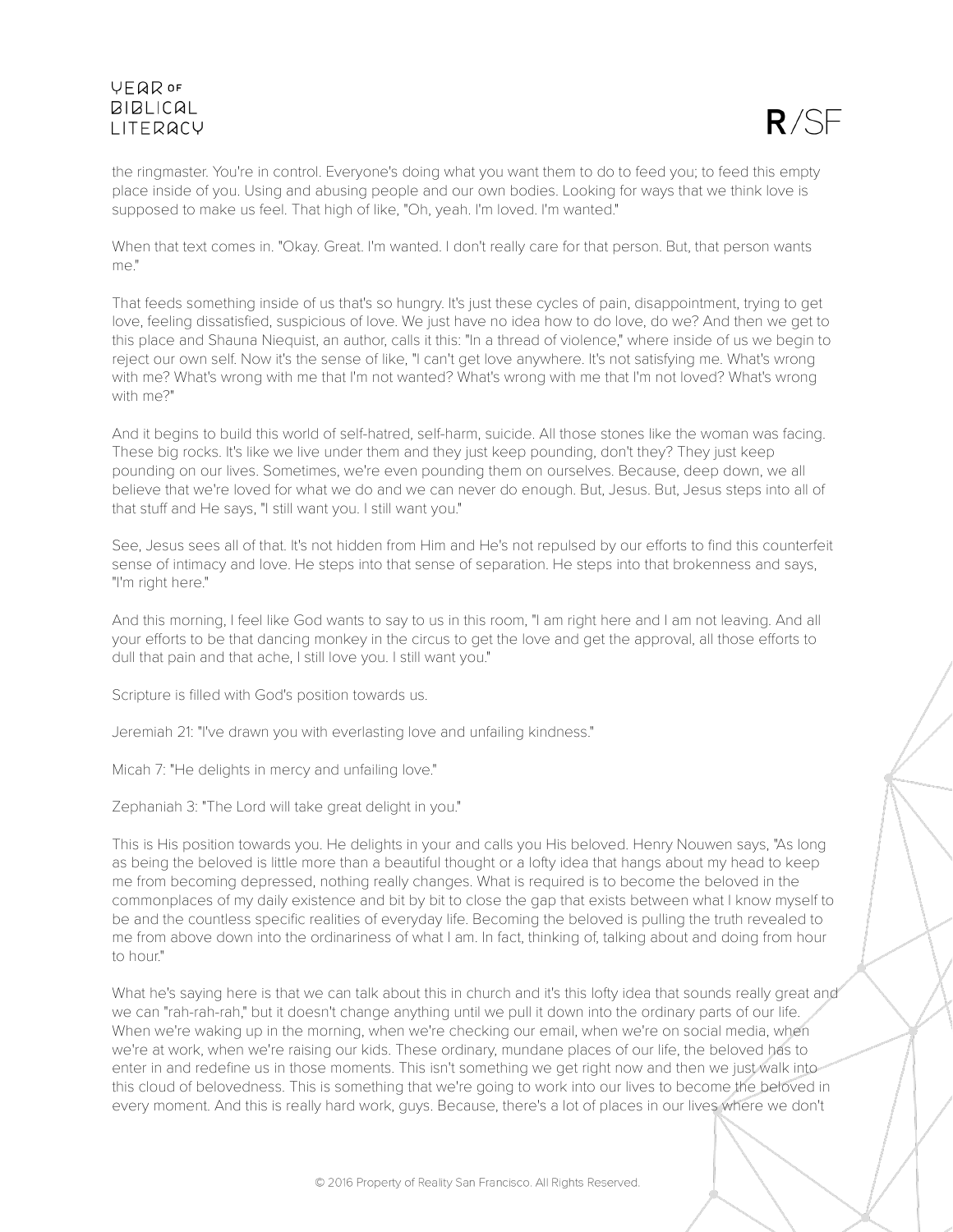

feel very beloved; where we don't feel very wanted. Places of sin, places of shame, places of lostness. So, this is a challenge that we face today.

See, you can't tweak the performance behaviors and you can't tweak the ways that we seek pleasure. We have to totally give those up. This is a life transformation. This is that new identity that Jesus is calling us into today. And I just want to stop for a moment and ask you to consider: where are you attempting to just tweak those behaviors, to just be more moral or more good?

See, this morning, I think Jesus wants us to exchange them. He's offering us something brand new that will change our lives and will change the way we feel about ourselves and will change the way we relate to other people. We're going to go into a time of response in a moment and we're going to do it a little bit differently today. In a moment, I'm actually going to ask you to respond very specifically. Now, I know that some of you, as soon as I said that, fear gripped your heart. So, I just want to say to just calm down and stay with me. Okay?

This morning, I feel like Jesus wants us to respond very specifically. Because, there is an exchange that needs to happen here this morning that's very real and needs to be very intentional. See, some of us relate to this. We've been really disappointed by love. We've been left really dissatisfied and empty by love, however we define that; whatever our experience has been with that. And Jesus wants to meet you. Jesus wants to meet us this morning. You see, sometimes when I talk about love, people say, "Okay. Yeah, yeah, yeah. Okay. Give me the bullet points of how I become the beloved."

There are no bullet points. It's an encounter with Jesus and an ongoing encounter with Jesus. It's a life of intimacy that we nurture and it begins in moments like this where we respond to Jesus and it's continued by pulling it into every moment of our lives. This morning, some of you may be really disappointed. There may be some of you that relate to that whole idea of moats and castles and self-protection and you know you've just built so many walls that it's like Jesus can't even get in to wrap His arms around you because you're just like, "I just can't go there again. I can't be disappointed again. I can't be left feeling empty again."

Some of us in this room are driven to perform. It's like we're hard-wired. We've been that way since we were about two years old. We're just performing. We're working. We want to show everyone that we're worthy. "Look at me. I can do this. I'm capable. Approve of me. Please just approve of me."

And this morning, guys, God wants to break that off of our lives because it's such an exhausting place to be in, isn't it, where you're working for love constantly. Some of us are here today and we've been seeking pleasure and some of us feel intense shame about that. See, the beautiful thing about the adulteress woman that's brought before Jesus, that was her most humiliating and shameful place and Jesus entered right in and said, "I don't condemn you."

There was so much love available for that woman in that moment. This morning, I feel that some of us are really heavy laden with sexual sin and shame attached to that and I feel like this morning Jesus wants to say to you, "I don't condemn you. I love you. I still want you."

This morning, as we were praying in pre-service prayer, I just felt like the Lord gave me a word that there's someone here, maybe more than one person here, and you're struggling with the weight of having had an abortion or maybe you're a man here that was complicit to an abortion. And I feel like the Lord wants to say to you, "I'm not condemning you. I love you."

And this morning, what God wants to do with our shame is He just wants to life it off of us. He wants to make those stones powerless in our lives. And we have the opportunity to respond to Him this morning and receive that. And, in case you haven't heard me say it, I'm going to say it again: there is not condemnation in this room today. Jesus is positioned towards you from a place of love. He's not looking to stone you. And if you feel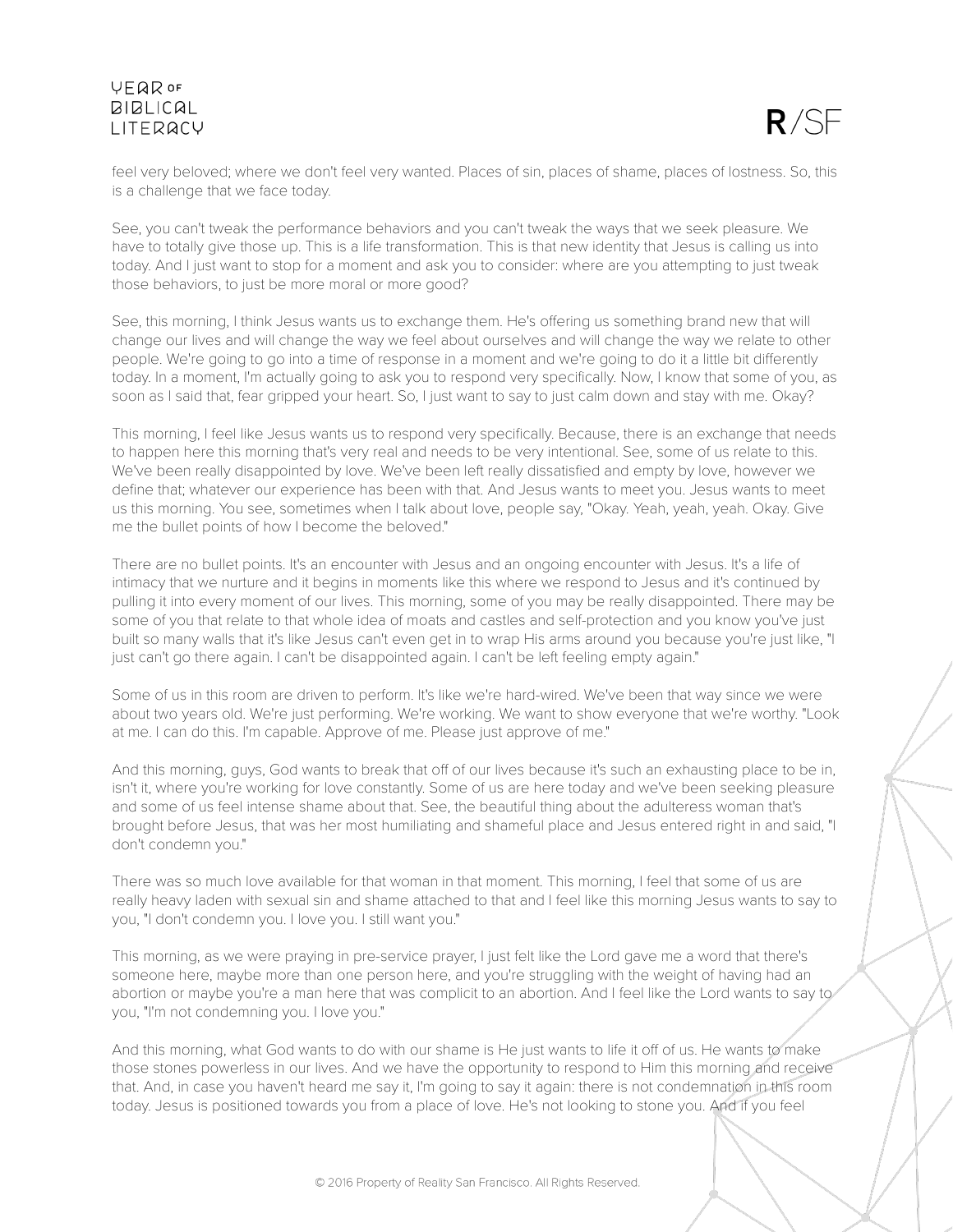

stones, it's not Jesus throwing them at you. See, the devil is a liar and he's an accuser. And some of you this morning, even as I've shared those things, it's like your hearts racing and your palms are sweaty and you know that the Holy Spirit is just pressing on you right now and you feel afraid.

And I want to speak right into that fear of man this morning. Jesus loves you and He can free you from that. But, you're going to have to respond and say "yes" to Him today. And some of us are in this room today and we are just dried up. We're just like, "I've been coming to church, I've been reading my Bible, I've been doing this thing maybe for decades."

And you are just so desperate for a fresh touch of the love of God in your life. I can remember a very specific moment when I was 16 years old and I was in church and it was literally this kind of scenario where someone encouraged me to respond. And guys, I was so sweaty and my heart was pounding and I feel like I was shaking. And I ran out to the bathroom and I looked in the mirror and I was like, "It's now or never. I have to deal with the stuff in my life. I have to respond."

And I walked back in and I walked to the front of the church and I had such an encounter with the love of God that literally, the next day, I walked around school and I thought, "Oh, boy. This is a whole new world. I'm seeing through a whole new lens; a whole new perspective."

That's what happens when we encounter Jesus. And finally, one more word this morning that I felt like the Lord said that there are those of us here that have been in relationships, specifically marriages, where we've been left abandoned. Someone walked away from us and left us abandoned and we feel like that's always going to be how it is and that you'll get to that place and someone will just say, "I'm done," and walk away. And I feel like this morning what Jesus wants to say is, "I will never leave you. I will never abandon you. I am here for you."

So, what we're going to do is I'm going to have the worship team come back up and in a moment I'm going to ask you guys to stand if you relate to any of those things. Now, I know this is out of the box for us here at Reality and we don't normally do this, but sometimes when we respond with our bodies, it breaks something in the spirit. It just says, "You know what? I'm in. I'm all in. This feels risky and this feels vulnerable, but that's what love is and I'm going to get up and I'm going to respond and say, 'Jesus, I need this. I'm so desperate.'"

And some of us are going to experience tears. We're just going to feel the tears coming. And transformation happens through tears. I don't know how that happens. It's the work of the Holy Spirit. But, don't feel like you have to wipe those away. Don't feel like you have to hide them. Let the Holy Spirit just come and meet you. Some of you, as you're standing there, you're going to be hearing the music and you're going to have words or images come to mind. The Lord just wants to speak truth over you this morning. Just soak that in. Just receive it. Some of you need to imagine those stones being lifted off of you and pushed away. Some of you, I feel like God wants to break condemnation over your life, accusation over your life today.

So, we're going to take a moment and, as they begin to play, I want to pray over you this morning if you feel like you related to any of those things that I shared at the end there. And as you're sitting here and thinking, "Oh, should I stand? Should I not?"

If you feel like you should stand, you should probably stand. Right? Now, the lights are really dark and I know that we're always thinking like, "Oh, what if my CG sees me? What if this person sees me? What will they think?"

You know what, guys? Let's be in this spirit like, "I don't care what anybody thinks today."

It's just you and Jesus right now in this moment. It's just you and Jesus because He wants to come and meet you. He wants you to encounter Him in a powerful way. So, if you related to any of those things this morning, I want to ask you to stand up. Go ahead and be brave. Thank You, Jesus. Thank You, Jesus.